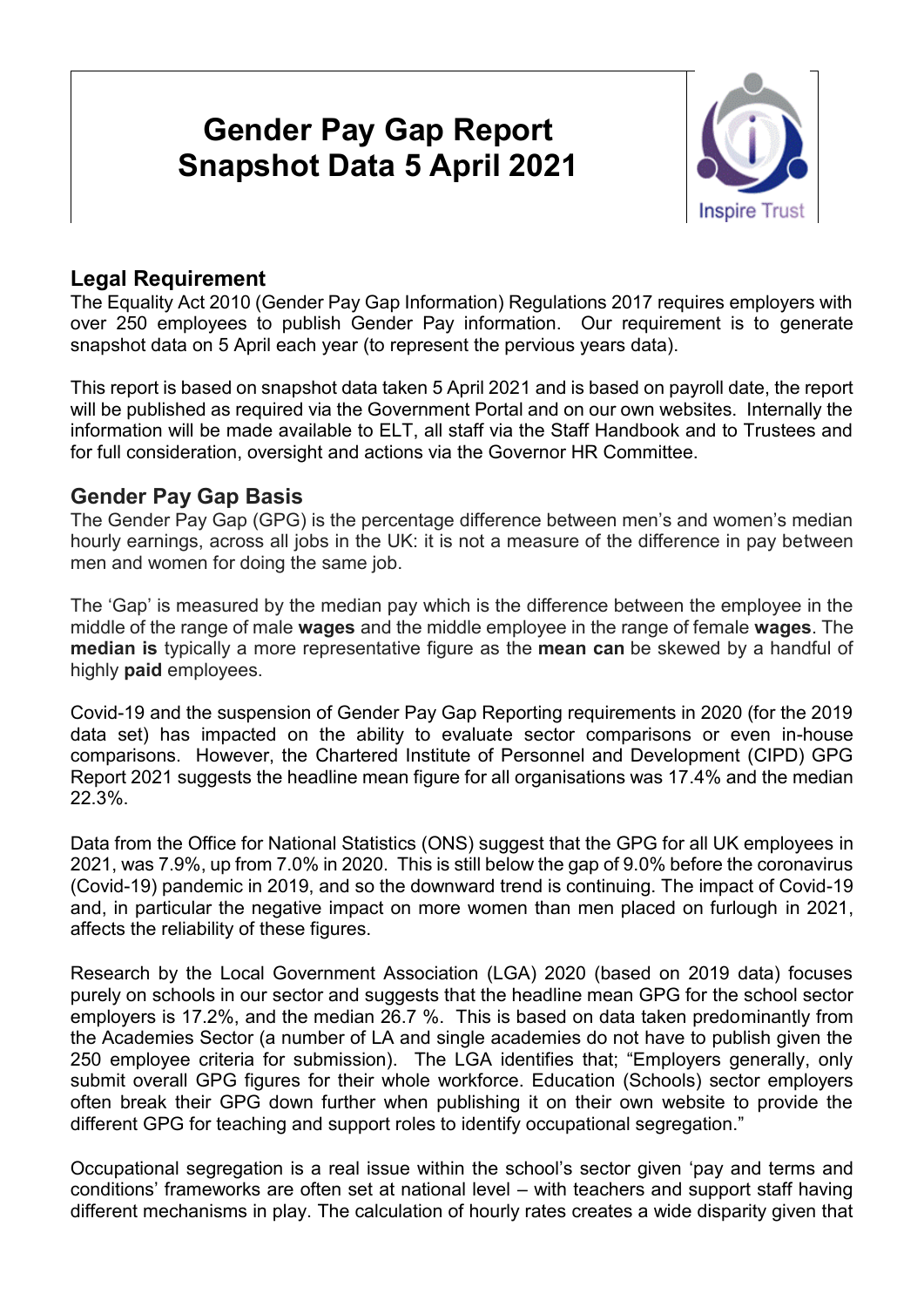the hourly pay for teachers (in line with STPCD) is calculated as FTE salary / 195 days / 6.5 hours – when the requirement is for hours in excess of this.

As stated above, there are variances across our sector dependent on size of academy, phase, contracted in / out services and other issues relating to contracts of employment - these issues have not substantially changed. The LGA in their summary suggest that the data they evaluated shows career progression for women across the sector is not as good as for men – given the 'point in time' nature of the data it is not clear that this will always be the case and local analysis is key in providing potential actions to narrow the gap.

**The Local Government Association (LGA)** analysis of School employers gender pay gap across the sector (2020) is as follows (the data only relates to schools as employers):

A total of 415 submissions from education sector employers were found in the full data set for 2019 (there were 753 submissions in the previous year to 31 March 2018). 46% (43 % in 2018) were from organisations that operate solely in the secondary phase of education 18 % (15 % 2018) solely in the primary phase. 36 % (42 % 2018) were from organisations that operate across both phases.

#### **Mean Gender Pay Gap**

The mean GPG is the difference between the average hourly earnings of men and women.

- On average, women were paid 15.5 % less than men. This is a bigger gap than 2018, but remains lower than when reporting was first introduced in 2017: The gap at 31 March 2016 was 19 %; 31 March 2017 was 18.4 %; and 2018 was 16.7 %.
- The increase in the GPG is also reflected in the 333 education employers that reported in both 2018 and 2019 where the gap widened from 16.4 % to 17.2 %.
- The values varied between -28 % (women were paid more than men) and 41 %. This compares to a range of -32.3 % to 44 % in 2018
- Women were, on average paid less than men in 394 of the 415 organisations (95%).

There are only 113 education sector employers that have published their GPG every year since 2017, there is no consistent pattern emerging in relation to a trend. As with the overall mean figure, there was a slight increase in the latest year.

#### **Median Gender Pay Gap**

The median GPG is the difference between the middle of the distribution in the hourly earnings of men and women (the middle being when half men/women earn more and half less than the median).

- On average, women were paid 26.7% less than men. This is a bigger gap than 2018 but remains lower than when reporting was first introduced: 2016 - 28.2%; 2017 - 27.2%; 2018 - 25.2%.
- This increase in the GPG is also reflected in the 333 employers that reported in both 2018 and 2019 where the gap widened from 26% to 27%.
- The values varied between -36.9% (women were paid more than men) and 66.1 %. This compares to a range of -79.9% to 77.2 % in 2019.
- Using the median, there was no GPG in 14 organisations, but women were, on average paid less than men in 383 of the 415 organisations (92%); in 18 the reverse was true.
- Of the 113 organisations that have published their GPG every year, there is no consistent pattern emerging in relation to a trend. As with the overall median figure, there was a slight increase in the latest year.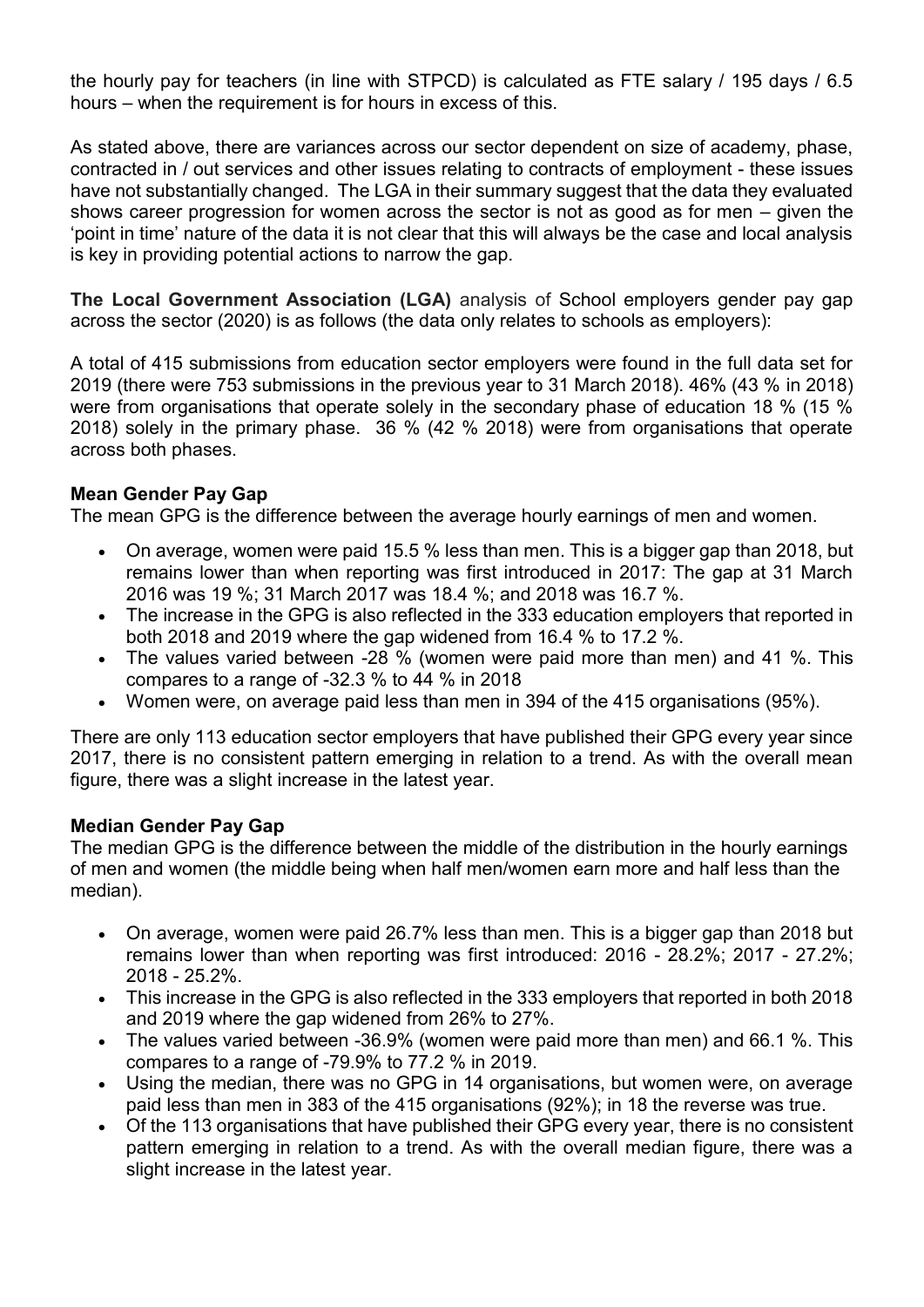## **Gender Pay Gap (GPG) Summary – Inspire Trust**

Inspire Trust's Gender Pay Gap median is **20.51%**, our hourly rate Mean Gap is **17.08%.** This is below the gap found for the education sector by the LGA research (26.7%) and above the national figure reported in research by the Chartered Institute of Personnel and Development - CIPD (15%).

|                                                       |       | Snapshot Data 5 April 2021 (source CIPHR HR and Payroll System)<br>Total Count: 343, Total Mean Hourly Rate £22.89, Median £21.77 |       |                                           |       |
|-------------------------------------------------------|-------|-----------------------------------------------------------------------------------------------------------------------------------|-------|-------------------------------------------|-------|
| <b>Measure</b><br>(MALE)                              | £     | <b>Measure</b><br>(FEMALE)                                                                                                        | £     | Gap                                       | Gap%  |
| <b>Male Mean</b><br><b>Hourly</b><br>Rate             | 26.21 | <b>Female Mean</b><br><b>Hourly Rate</b>                                                                                          | 21.73 | <b>Mean Gender</b><br><b>Pay Gap</b>      | 17.08 |
| <b>Male</b><br><b>Median</b><br><b>Hourly</b><br>Rate | 25.07 | Female<br>Median<br><b>Hourly Rate</b>                                                                                            | 19.93 | <b>Median</b><br><b>Gender Pay</b><br>Gap | 20.51 |

| <b>Quartiles (Gross Hourly Rate of</b> |          |          | <b>Male</b>  | <b>Female</b> | <b>Total</b> |        |       |
|----------------------------------------|----------|----------|--------------|---------------|--------------|--------|-------|
| Pay)                                   |          |          | <b>Count</b> | %             | Count        | $\%$   | Count |
| Lower<br>hourly                        | £9.0422  | £11.1168 | 13           | 15.12%        | 73           | 84.88% | 86    |
| Lower<br>middle<br>hourly              | £11.2450 | £21.7751 | 23           | 26.74%        | 63           | 73.26% | 86    |
| <b>Upper</b><br>middle<br>hourly       | £21.7751 | £32.5257 | 27           | 31.40%        | 59           | 68.60% | 86    |
| <b>Upper</b><br>hourly                 | £32.5257 | £86.7169 | 26           | 30.59%        | 59           | 69.41% | 85    |

Staff headcount has increased since the last Gender Pay Gap Report, it should be noted that staffing levels dropped during 2020 due to Covid and posts on-hold or not filled. The increase in headcount is predominantly female and at the lower / middle pay ranges and accounts for the increase in the published gender pay gap (see year on year comparisons below):

| Published Gender Pay Gap Data |          |             |               |               |               |               |               |               |
|-------------------------------|----------|-------------|---------------|---------------|---------------|---------------|---------------|---------------|
|                               |          | <b>Mean</b> | Mean          | $\frac{9}{6}$ |               | <b>Median</b> | <b>Median</b> | $\frac{9}{6}$ |
| <b>Data Point</b>             | Mean     | <b>Male</b> | <b>Female</b> | <b>Mean</b>   | <b>Median</b> | <b>Male</b>   | <b>Female</b> | <b>Median</b> |
| Count                         | £ Hourly | £ Hourly    | £ Hourly      | Gap           | £ Hourly      | £ Hourly      | £ Hourly      | Gap           |
| 321                           | 22.01    | 24.59       | 21.03         | 14.47         | 20.75         | 23.04         | 19.23         | 16.53         |
| 343                           | 22.89    | 26.21       | 21.73         | 17.08         | 21.77         | 25.07         | 19.93         | 20.51         |
|                               |          |             |               |               |               |               |               |               |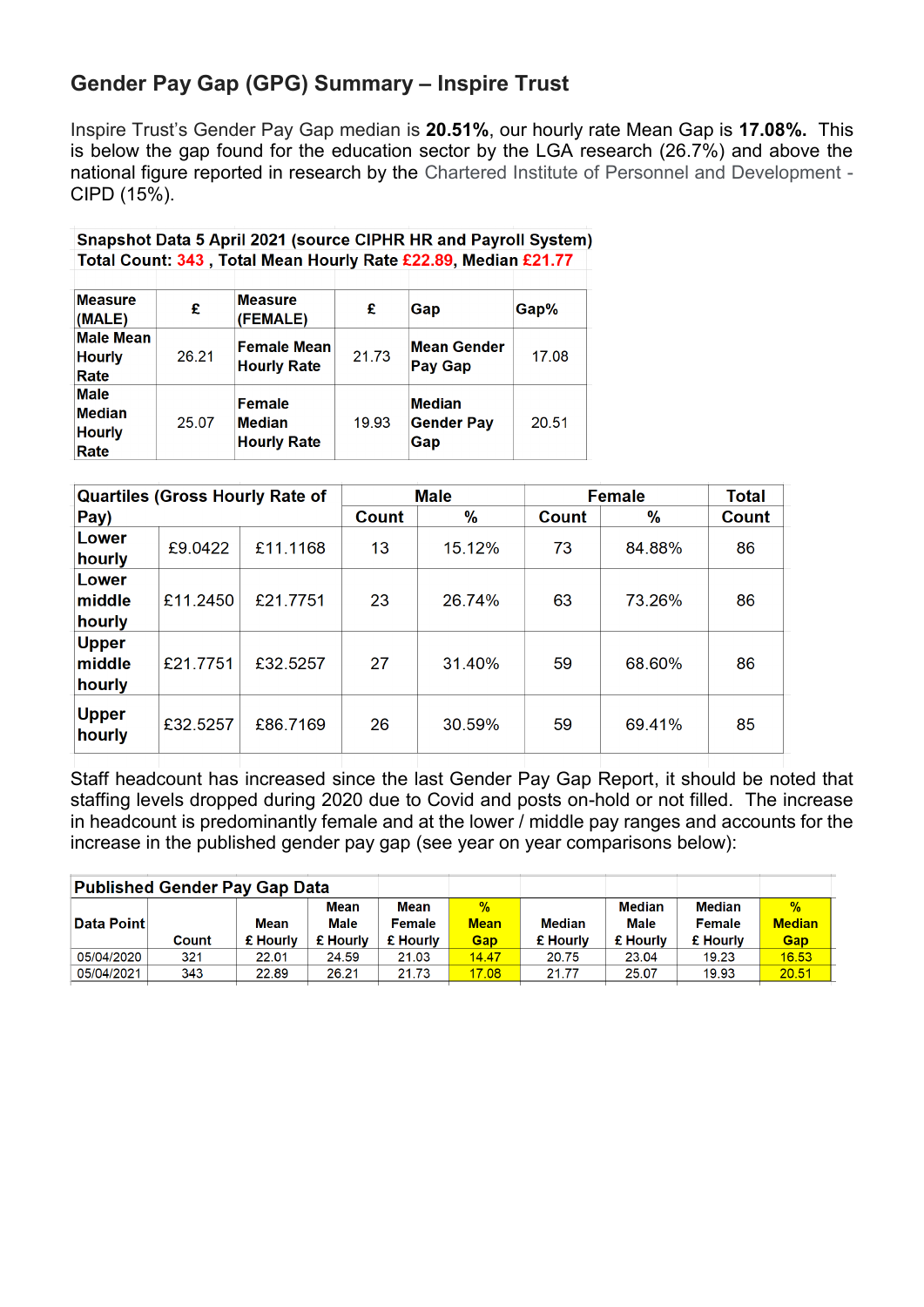| <b>Published Quartiles</b> |                     |           |       |                   |        |                     |          |                    |
|----------------------------|---------------------|-----------|-------|-------------------|--------|---------------------|----------|--------------------|
| Data Point                 |                     | Pay Range |       | <b>Count Male</b> | % Male | <b>Count Female</b> | % Female | <b>Total Count</b> |
| 05/04/2020                 | Lower               | 8.46      | 10.34 | 16                | 20.25  | 63                  | 79.75    | 79                 |
| 05/04/2021                 | Lower               | 9.04      | 11.12 | 13                | 15.12  | 73                  | 84.88    | 86                 |
|                            |                     |           |       |                   |        |                     |          |                    |
| 05/04/2020                 | Lower Middle        | 10.34     | 20.75 | 22                | 27.16  | 59                  | 72.84    | 81                 |
| 05/04/2021                 | Lower Middle        | 11.24     | 21.77 | 23                | 26.74  | 63                  | 73.26    | 86                 |
|                            |                     |           |       |                   |        |                     |          |                    |
| 05/04/2020                 | <b>Upper Middle</b> | 20.75     | 31.03 | 22                | 27.5   | 58                  | 72.5     | 80                 |
| 05/04/2021                 | Upper Middle        | 21.77     | 32.52 | 27                | 31.4   | 59                  | 68.6     | 86                 |
|                            |                     |           |       |                   |        |                     |          |                    |
| 05/04/2020                 | Upper               | 31.03     | 82.34 | 28                | 34.57  | 53                  | 65.43    | 81                 |
| 05/04/2021                 | Upper               | 32.52     | 86.71 | 26                | 30.59  | 59                  | 69.41    | 85                 |

**However, as stated in previous reports,** Occupational Segregation and pay outliers distorts the GPG within the education sector and reporting separately the two occupational categories provides a different view of GPG as does removing the 'outlier' CEO salary which distorts the gap (and this would be the same whether the CEO is a male or female).

The following exclusion of CEO reduces the Mean GPG to the last report national figure.

| <b>Excluding CEO</b>                     |       |                                                      |       |                                        |       |
|------------------------------------------|-------|------------------------------------------------------|-------|----------------------------------------|-------|
| <b>Measure</b><br>(MALE)                 | £     | <b>Measure</b><br>(FEMALE)                           | £     | Gap                                    | Gap%  |
| <b>Male Mean</b><br><b>Hourly Rate</b>   | 25.52 | <b>Female Mean</b><br><b>Hourly Rate</b>             | 21.73 | <b>Mean Gender</b><br><b>Pay Gap</b>   | 14.85 |
| <b>Male Median</b><br><b>Hourly Rate</b> | 25.07 | <b>Female</b><br><b>Median</b><br><b>Hourly Rate</b> | 19.93 | <b>Median Gender</b><br><b>Pay Gap</b> | 20.51 |

When reported in occupational groupings (as outlined in the tables below):

- the Mean GPG for teachers is 0.06% and the Median GPG is 0
- the Mean GPG for support staff is 0.16% and the Median GPG is 0.14%

| Teachers only (inc SLT Teachers but excluding CEO) |       |                                                         |       |                                 |      |  |  |
|----------------------------------------------------|-------|---------------------------------------------------------|-------|---------------------------------|------|--|--|
|                                                    |       | Total Count 180, Total Mean £32.51, Total Median £32.52 |       |                                 |      |  |  |
|                                                    |       |                                                         |       |                                 |      |  |  |
| <b>Measure</b><br>(MALE)                           | £     | <b>Measure</b><br>(FEMALE)                              | £     | Gap                             | Gap% |  |  |
| <b>Male Mean</b><br><b>Hourly Rate</b>             | 33.86 | <b>Female Mean</b><br><b>Hourly Rate</b>                | 31.97 | <b>Mean Gender</b><br>Pay Gap   | 0.06 |  |  |
| <b>Male Median</b><br><b>Hourly Rate</b>           | 32.53 | <b>Female</b><br><b>Median</b><br><b>Hourly Rate</b>    | 32.53 | <b>Median Gender</b><br>Pay Gap | 0.00 |  |  |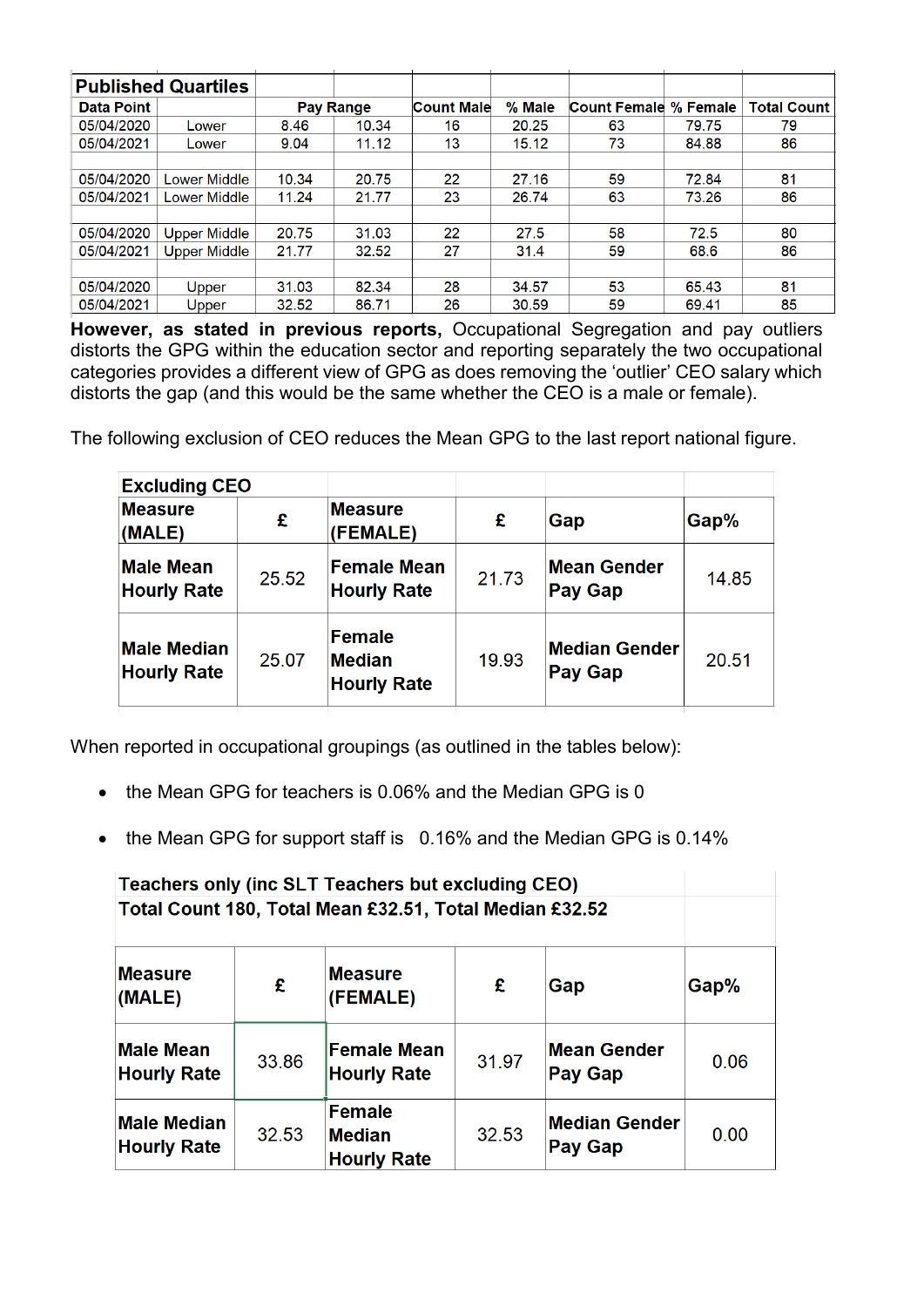| <b>Support Staff Only</b>                               |       |                                               |       |                                        |        |  |  |
|---------------------------------------------------------|-------|-----------------------------------------------|-------|----------------------------------------|--------|--|--|
| Total Count 180, Total Mean £11.80, Total Median £11.02 |       |                                               |       |                                        |        |  |  |
| <b>Measure</b><br>(MALE)                                | £     | <b>Measure</b><br>(FEMALE)                    | £     | Gap                                    | Gap%   |  |  |
| <b>Male Mean</b><br><b>Hourly Rate</b>                  | 13.47 | <b>Female Mean</b><br><b>Hourly Rate</b>      | 11.33 | <b>Mean Gender</b><br><b>Pay Gap</b>   | 0.1592 |  |  |
| <b>Male Median</b><br><b>Hourly Rate</b>                | 12.17 | Female<br><b>Median</b><br><b>Hourly Rate</b> | 10.42 | <b>Median Gender</b><br><b>Pay Gap</b> | 0.1440 |  |  |

The Year on Year comparisons of the occupational categories suggests that strategies around pay, and particularly at the lower end of the pay ranges (for support staff) have had an impact on reducing the GPG, strategies to be applied May 2022 will also impact this. The increase in the Teachers pay gap is predominately the shift in the data profile (fewer female staff absent on the snapshot data date through maternity, appointments).

| Occupational Segregation: Teachers (inc SLT Teachers, exc CEO) |                                                |               |             |               |               |                |  |  |
|----------------------------------------------------------------|------------------------------------------------|---------------|-------------|---------------|---------------|----------------|--|--|
|                                                                |                                                |               |             |               |               |                |  |  |
|                                                                | Mean                                           | <b>Mean</b>   | %           | <b>Median</b> | <b>Median</b> | $\%$           |  |  |
| <b>Data Point</b>                                              | <b>Male</b>                                    | <b>Female</b> | <b>Mean</b> | <b>Male</b>   | <b>Female</b> | <b>Median</b>  |  |  |
|                                                                | £ Hourly                                       | £ Hourly      | Gap         | £ Hourly      | £ Hourly      | Gap            |  |  |
| 05/04/2020                                                     | 32.18                                          | 30.71         | 4.56        | 31.71         | 31.01         | 2.2            |  |  |
| 05/04/2021                                                     | 33.86                                          | 31.97         | 0.06        | 32.53         | 32.53         | $\overline{0}$ |  |  |
|                                                                |                                                |               |             |               |               |                |  |  |
|                                                                | <b>Occupational Segregation: Support Staff</b> |               |             |               |               |                |  |  |
|                                                                |                                                |               |             |               |               |                |  |  |
|                                                                | <b>Mean</b>                                    | <b>Mean</b>   | $\%$        | <b>Median</b> | <b>Median</b> | $\%$           |  |  |
| <b>Data Point</b>                                              | Male                                           | <b>Female</b> | <b>Mean</b> | Male          | <b>Female</b> | <b>Median</b>  |  |  |
|                                                                | £ Hourly                                       | £ Hourly      | Gap         | £ Hourly      | £ Hourly      | Gap            |  |  |
| 05/04/2020                                                     | 12.24                                          | 11.1          | 7.41        | 10.97         | 9.94          | 8.26           |  |  |
| 05/04/2021                                                     | 13.47                                          | 11.33         | 0.16        | 12.17         | 10.42         | 0.14           |  |  |

## **Future Actions**

We intend to create localised GPG Reports for each academy to review and consider which will feed into an overall Trust GPG plan, this will be reflected in our Pay Policy (and where appropriate actions will be reflected in other related policies).

The following actions are in place and ongoing and will be subject to ongoing review:

- National Minimum Wage will impact of the gap, but only slightly as the pay policy and strategies have been adjusted over the last two years have had a focus on low pay and given our data this will impact on the high percentage of females who are paid at the lower end of the pay scale.
- The Trust aims to be an Accredited Living Wage Employer by May 2022 this will impact positively on the gender pay gap – due to the higher proportion of women in posts at the lower ranges of the pay scales. Accredited Living Wage impact will not be seen in